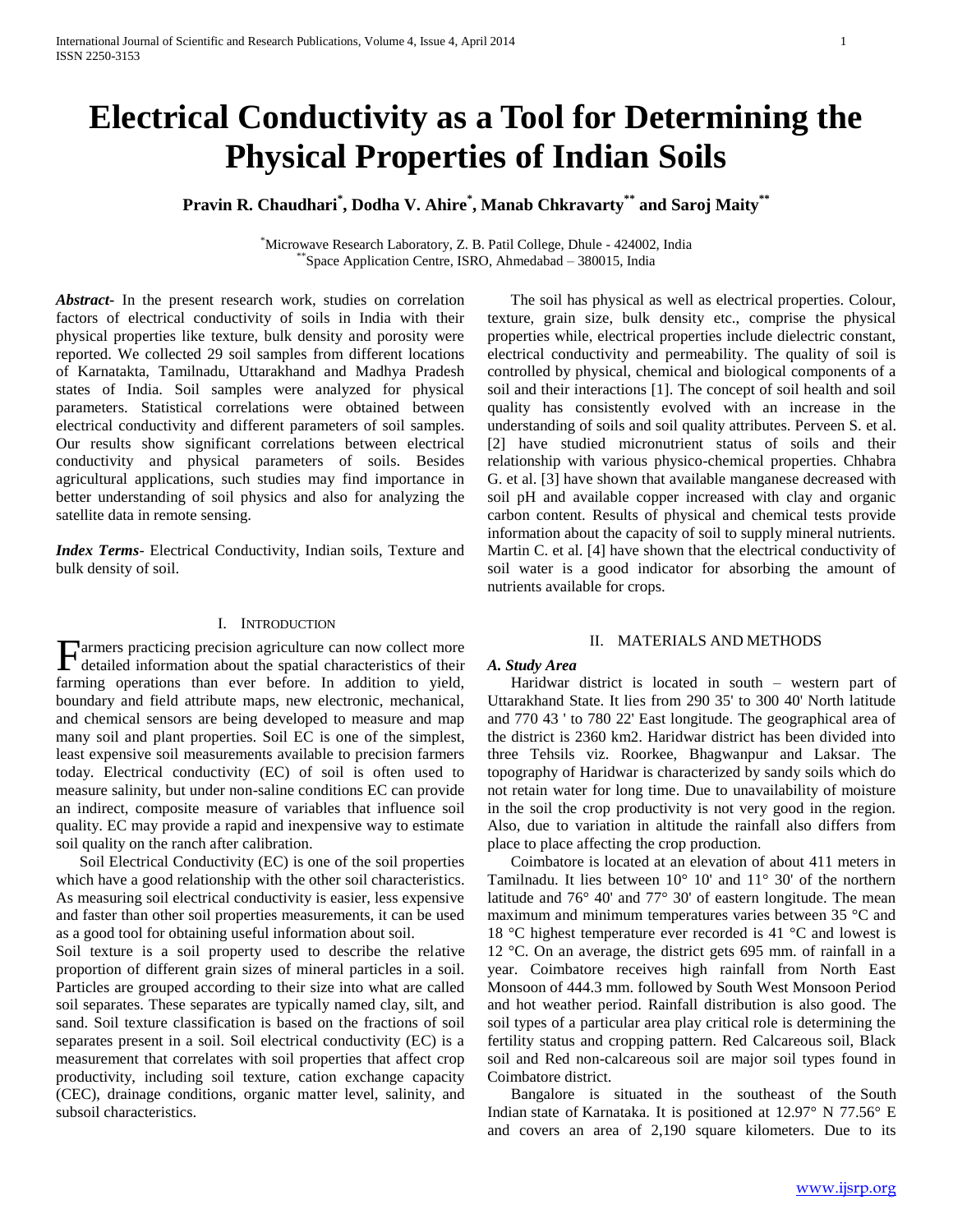elevation, Bangalore enjoys a pleasant and equable climate throughout the year. Winter temperatures rarely drop below 11°C and summer temperatures seldom exceed 36°C. Bangalore receives about 970 mm of rain annually, the wettest months being August September, October and in that order. The summer heat is moderated by fairly frequent [thunderstorms](http://en.wikipedia.org/wiki/Thunderstorm) and occasional [squalls](http://en.wikipedia.org/wiki/Squall) causing power outages and local flooding.

Indore is located in the western region of Madhya Pradesh, on the southern edge of the [Malwa](http://en.wikipedia.org/wiki/Malwa) plateau. It lies on the Saraswati and Khan rivers, which are tributaries of the [Shipra](http://en.wikipedia.org/wiki/Shipra) River and has an average elevation of 553.00 meter above mean sea level. It is located on an elevated plain, with the [Vindhyachal](http://en.wikipedia.org/wiki/Vindhyachal) range to the south.

### *B. Soil Sampling and physical analysis*

 The aims of this study was to measure electrical conductivity of soil samples from four states of India and obtain its relationship with the soil particle distribution and bulk density of soil. Before sampling 15 mm topsoil was removed. Soil samples were collected from eight different locations at the depth of 15cm. in zigzag pattern across the required areas. Five pits were dug for each sample. A composite sample of about 2 Kg. was taken through mixing of represented soil sample. These soils were first sieved by gyrator sieve shaker with approximately 2 mm spacing to remove the coarser particles and then allowed to dry in air for 1 hour. The proposed samples were analyzed for physical properties using standard procedures.

#### *C. Measurement of EC and pH of Soil Samples*

 A pH and Electrical Conductivity of soil samples were measured by Soil Testing Kit Model 161E. A 20 gm of collected soil was weighed out into a 150 ml plastic jar and 100 ml distill water was added to it. Lid of jar was packed tightly and stirred continuously for 5 minutes. Then it was kept overnight and stirred again. Allowed to set for 15 minutes and strained sample into clean measuring cup. A pH and Electrical conductivity readings were taken.

#### III. DISCUSSION

### *A. Texture, Bulk Density and Porosity of soil samples*

 The ranges of sand, silt, clay, bulk density and porosity of samples collected from four sites are listed in **Table 1.** The soils collected from Rookie are categorized as Sandy Loam, from Coimbatore as Loamy sand and Sandy, from Indore as Loam Sandy and Loamy and that from Bangalore as Loamy and Sandy Loam.

#### *B. CaCO3, pH and EC of soil samples*

 The ranges of CaCO3, pH and Electrical Conductivity of soils collected from four sites are also listed in **Table I.** The Calcium Carbonate (CaCO3) content of soil samples from four sites showed that the soils from Rookie are Slightly Calcareous; soils from Coimbatore and Indore are Moderately Calcareous and that from Bangalore are Slightly Calcareous and Moderately Calcareous. The pH values indicated that soils from Rookie and Indore are Moderately Alkaline, while from Coimbatore and Bangalore soils are Moderately Alkaline and acidic. The values of electrical conductivity showed that all soils from all four sites are normal i.e. non saline in nature.

#### IV. RESULTS

 Correlation coefficients (r) between soil properties and Regression Equations are shown in **Table II.**

## *A. Relationship of bulk density with texture and porosity of soil*

 Effect of sand content on soil bulk density was found to be higher than that of the other soil properties. Clayey soils tend to have lower bulk densities and higher porosities than sandy soils. Positive significant third order polynomial correlation of bulk density was observed with sand content  $(r = 0.6656)$ . While significant negative third order and fifth order polynomial correlation of bulk density was observed with silt content  $(r = -$ 0.5788) and clay content  $(r = -0.4722)$  of soil samples respectively. The bulk density indirectly provides a measure of the soil porosity. Soil porosity is the ratio of the volume of soil pores to the total soil volume. Thus the bulk density of a soil is inversely related to the porosity. We also found strong negative linear correlation ( $r = -0.8967$ ) between porosity and bulk density of soil samples.

 It was observed that the bulk density is dependent on calcareous and saline nature of soils but independent on whether the soil is acidic or alkaline.

 Jones [5] reported that the impact of the texture on bulk density is much, because of the organic carbon. Wagner et al. [6] estimated soil bulk density using soil texture parameters along with organic carbon content values. Bernoux, et al [7] found a correlation between texture and bulk density. Dinesh Kumar et. al. [8] indicated that soil texture specific tests would be required to determine the correct organic matter level to achieve a target bulk density to avoid the problem of compaction.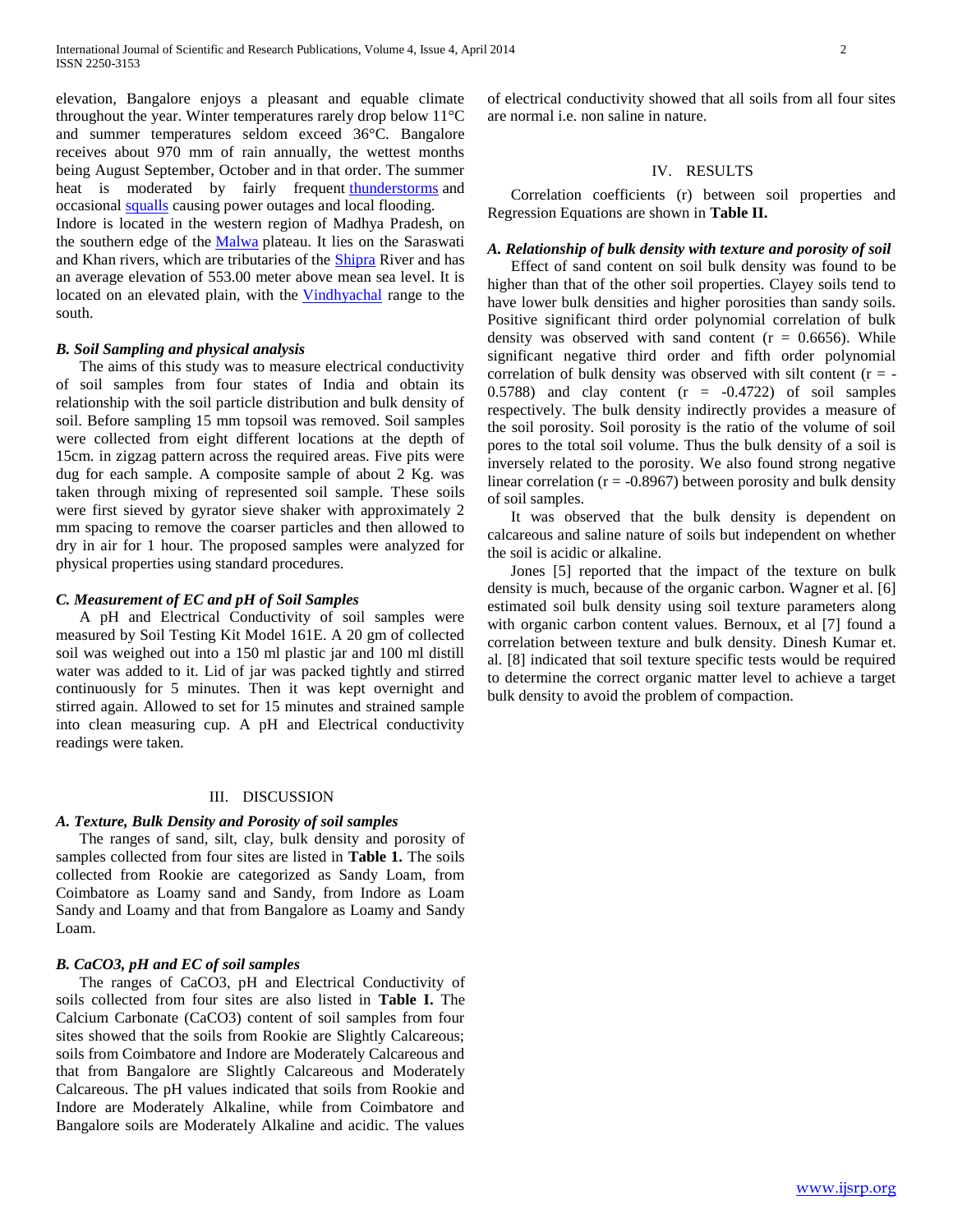| of<br><b>Name</b>                    | <b>Sand</b><br>(%)   |            | <b>Silt</b><br>(%)  |            | <b>Clay</b><br>(%)   |                      | <b>Bulk</b><br><b>Density</b><br>(Mgm <sup>3</sup> ) |            | E.C.<br>$(dSm-1)$    |            | pH                      |            | CaCO <sub>3</sub><br>$($ %) |                      |
|--------------------------------------|----------------------|------------|---------------------|------------|----------------------|----------------------|------------------------------------------------------|------------|----------------------|------------|-------------------------|------------|-----------------------------|----------------------|
| <b>Site</b>                          | Min                  | <b>Max</b> | Min                 | <b>Max</b> | Min                  | <b>Max</b>           | Mi<br>$\mathbf n$                                    | <b>Max</b> | Min                  | <b>Max</b> | Mi<br>$\mathbf n$       | <b>Max</b> | Mi<br>$\mathbf n$           | <b>Max</b>           |
| <b>Rookie</b><br>(Uttarakha<br>nd)   | 58                   | 67         | 18                  | 24         | 13                   | 18                   | 1.1<br>6                                             | 1.45       | 0.1                  | 0.26       | 6.8<br>8                | 8.34       | 1.2<br>5                    | 2.00                 |
| <b>Coimbatore</b><br>(Tamilnadu      | 67                   | 90         | 3                   | 17         | 5                    | 27                   | 1.2<br>5                                             | 1.57       | 0.03                 | 0.18       | 5.3<br>$\boldsymbol{9}$ | 8.85       | 1.0<br>$\mathbf{0}$         | 1.85                 |
| <b>Indore</b><br>(Madhya<br>Pradesh) | 19.5<br>$\mathbf{0}$ | 57.2<br>5  | 18.5<br>$\mathbf 0$ | 40.2<br>5  | 12.5<br>$\mathbf{0}$ | 40.0<br>$\mathbf{0}$ | 1.3<br>3                                             | 1.42       | 0.08                 | 0.13       | 7.8                     | 8.00       | 1.2                         | 18.0<br>$\mathbf{0}$ |
| <b>Bangalore</b><br>(Karnataka       | 42.2<br>5            | 57.7<br>5  | 22.5                | 36.5       | 17.5                 | 24.2<br>5            | 1.1<br>9                                             | 1.55       | 0.03<br>$\mathbf{2}$ | 0.1        | 6.0<br>1                | 7.89       | 0.2<br>5                    | 4.75                 |

## **Table I : Parameters of Soils from four sites of India**

## **Table II : Correlation Coefficients**

| <b>Soil</b><br><b>Parameters</b><br><b>Related with BD</b> | <b>Correlation</b><br><b>Coefficient</b><br>(r)            | <b>Level</b><br>of<br><b>Significance</b> | <b>Regression Equations</b>                                                                                                            |
|------------------------------------------------------------|------------------------------------------------------------|-------------------------------------------|----------------------------------------------------------------------------------------------------------------------------------------|
| $B D(x) - Sand\%(y)$                                       | 0.6656                                                     | Significant<br>Positive                   | $y = 7E-06x^3 - 0.001x^2 + 0.052x + 0.679$                                                                                             |
| $B D(x) - Silt\% (y)$                                      | $-0.5788$                                                  | Significant<br>Negative                   | $y = -3E-05x^3 + 0.002x^2 - 0.048x + 1.588$                                                                                            |
| D(x)<br>B<br>$Clay\% (y)$                                  | $-0.4722$                                                  | Significant<br>Negative                   | $y = 6E - 07x^5 - 6E - 05x^4 + 0.002x^3 - 0.036x^2 +$<br>$0.224x + 1.035$                                                              |
| D(x)<br>B<br>Porosity $(y)$                                | $-0.8967$                                                  | Strong<br>Negative                        | $y = -38.06x + 99.25$                                                                                                                  |
| <b>Parameters</b><br><b>Soil</b><br><b>Related with EC</b> | <b>Correlation</b><br><b>Coefficient</b><br>$(\mathbf{r})$ | <b>Level</b><br>of<br><b>Significance</b> | <b>Regression Equations</b>                                                                                                            |
|                                                            |                                                            |                                           |                                                                                                                                        |
| $EC(x)$ - Sand%(y)                                         | $-0.4472$                                                  | Significant<br>Negative                   | $y = -3620.x^{3} + 2790.x^{2} - 619.9x + 103.2$                                                                                        |
| $EC(x)$ - Silt% (y)                                        | 0.5186                                                     | Significant<br>Positive                   | $y = -7410.x^{4} + 10374x^{3} - 4600.x^{2} + 757.7x -$<br>19.95                                                                        |
| EC(x)<br>$Clay\% (y)$                                      | 0.3131                                                     | Positive but no<br>Significant            | $y = 4E+06x^6 - 4E+06x^5 + 2E+06x^4 - 32048x^3$<br>$+28047x^{2} - 1143.x + 35.04$                                                      |
| $EC(x)$ - Porosity(y)                                      | 0.4743                                                     | Significant<br>Positive                   | $y = 6808x^{5} + 94326x^{4} - 56972x^{3} + 11183x^{2} -$<br>$794.7x + 61.64$                                                           |
| $EC(x)$ - $BD(y)$                                          | $-0.5514$                                                  | Significant<br>Negative                   | $y = 34232x^{5} - 24368x^{4} + 6521x^{3} - 809.8x^{2} +$<br>$44.22x + 0.627$<br>$y = -4170.x^{4} + 4794.x^{3} - 1782.x^{2} + 238.6x -$ |